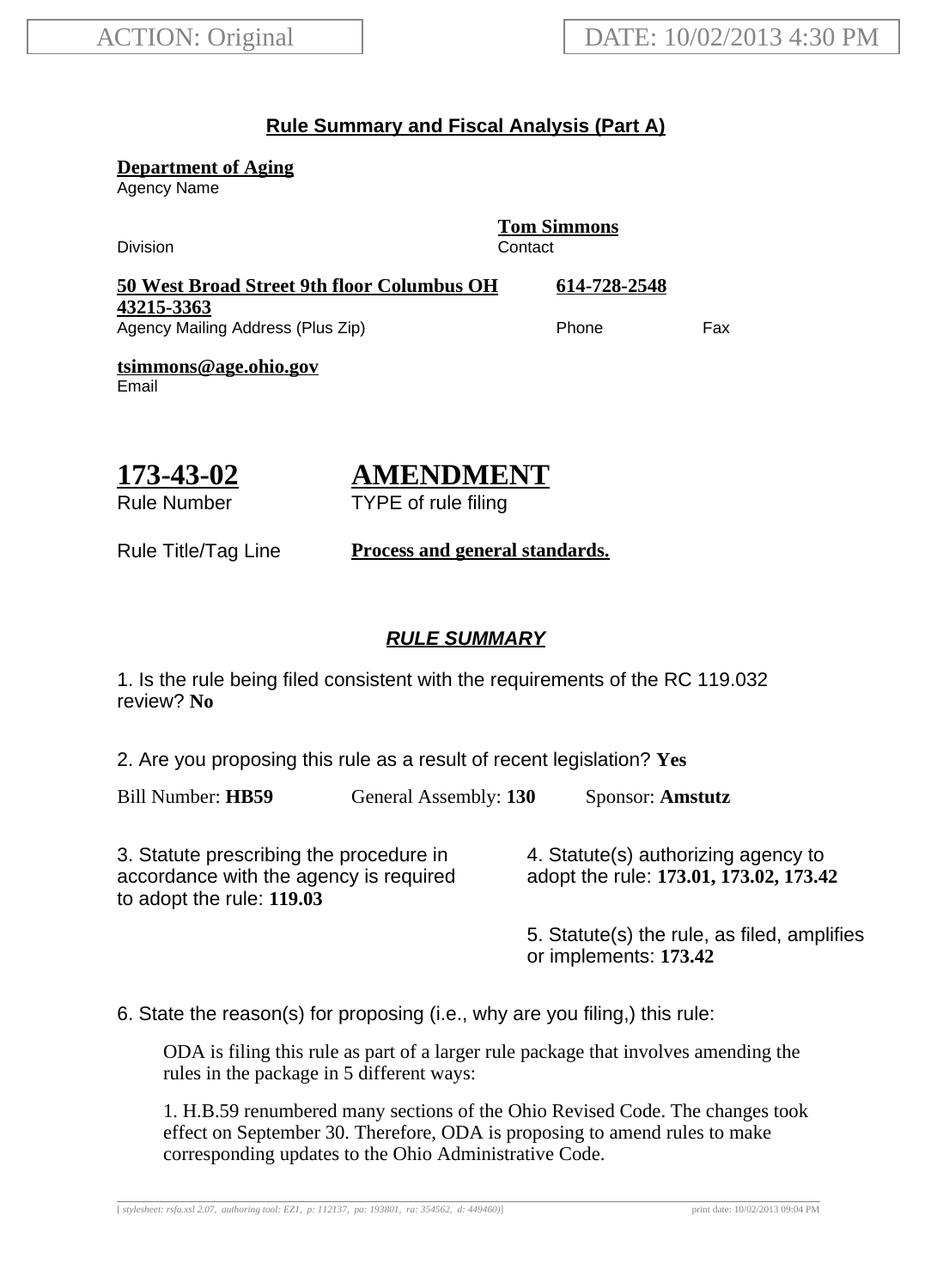2. H.B.59 transformed the Dept. of Job and Family Services' Office of Medical Assistance into the Ohio Dept. of Medicaid. On October 1, the Legislative Service Commission assigned new rule numbers to the related Medicaid rules. As a result, ODA must make corresponding amendments to use the new rule numbers.

3. Section 121.72 of the Revised Code requires ODA to indicate the edition of any C.F.R. that we cite in a rule and the latest date of any amendment to a federal act that we cite in a rule. Therefore, ODA is proposing to amend the rules to add edition and amendment dates.

4. Beginning on October 1, new rule 173-3-07 of the Administrative Code no longer refers to consumer cost-sharing policies. Instead the rule speaks of voluntary contributions and cost sharing apart from such policies. Therefore, ODA is proposing to update paragraphs  $(A)(10)$  and  $(C)$  in rule 173-3-06 of the Administrative Code to merely require providers to comply with rule 173-3-07 of the Administrative Code.

5. ODA is also proposing to clean up the rules, including [A] naming the programs that are regulated by the rule 173-3-06 of the Administrative Code; [B] starting the list under paragraph (A)(2) of rule 173-43-05 of the Administrative Code with "the following four criteria" and ending the paragraphs under paragraph  $(A)(2)$  of the rule with periods; [C] eliminating a defining clause in paragraph (A)(3) of rule 173-43-03 that is redundant of a definition in rule 173-43-01 of the Administrative Code; and [D] explaining that any person that ODA wants to certify to give Long-Term Care Consultations is subject to the criminal records check rules; [E] replace the pre-H.B. 153 (129th G.A.) language for "Assisted Living, Choices, and PASSPORT Medicaid-funded waiver programs" with "Medicaid-Funded Components of the Assisted Living, Choices and PASSPORT programs"; and [F] replace "he/she" in paragraph (A)(14) of rule 173-3-06 of the Administrative Code with "he or she."

7. If the rule is an AMENDMENT, then summarize the changes and the content of the proposed rule; If the rule type is RESCISSION, NEW or NO CHANGE, then summarize the content of the rule:

ODA is proposing to amend the rule to:

1. Replace "5111.202" and "5111.204" with "5165.03" and "5165.04" to incorporate the change H.B.59 made on September 29.

2. Replace "5101:3-3-15" with "5160-3-14," "5101:3-3-15.1" with "5160-3-15.1," "5101:3-3-15.2" with "5160-3-15.2," and 5101:3-3-43.1" with "5160-3-43.1" to incorporate the changes the Legislative Service Commission is making to assign ODM rule numbers to JFS rules.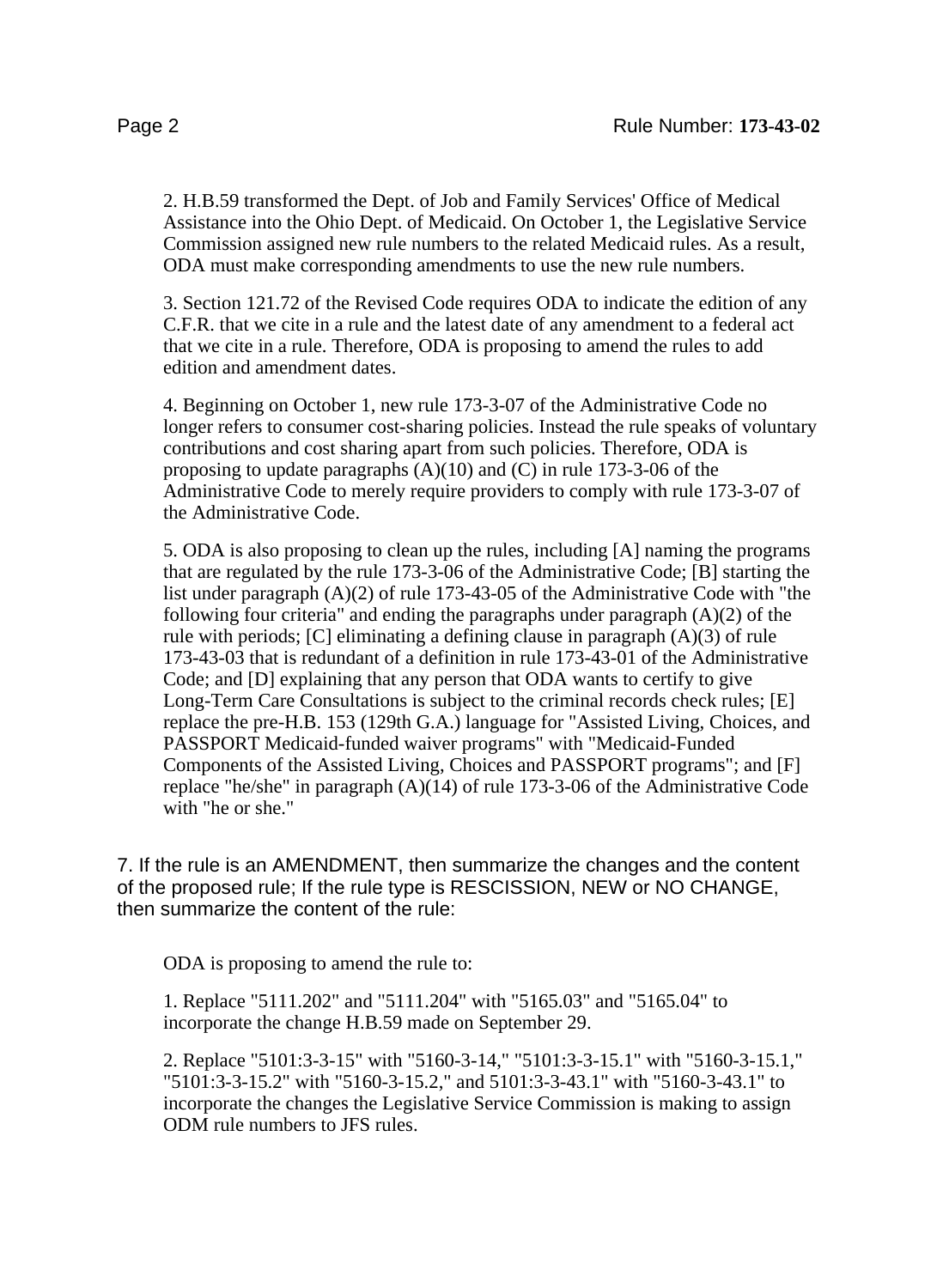8. If the rule incorporates a text or other material by reference and the agency claims the incorporation by reference is exempt from compliance with sections 121.71 to 121.74 of the Revised Code because the text or other material is **generally available** to persons who reasonably can be expected to be affected by the rule, provide an explanation of how the text or other material is generally available to those persons:

*This response left blank because filer specified online that the rule does not incorporate a text or other material by reference.*

9. If the rule incorporates a text or other material by reference, and it was **infeasible** for the agency to file the text or other material electronically, provide an explanation of why filing the text or other material electronically was infeasible:

*This response left blank because filer specified online that the rule does not incorporate a text or other material by reference.*

10. If the rule is being **rescinded** and incorporates a text or other material by reference, and it was **infeasible** for the agency to file the text or other material, provide an explanation of why filing the text or other material was infeasible:

*Not Applicable.*

11. If **revising** or **refiling** this rule, identify changes made from the previously filed version of this rule; if none, please state so. If applicable, indicate each specific paragraph of the rule that has been modified:

*Not Applicable.*

#### 12. 119.032 Rule Review Date: **8/5/2017**

(If the rule is not exempt and you answered NO to question No. 1, provide the scheduled review date. If you answered YES to No. 1, the review date for this rule is the filing date.)

NOTE: If the rule is not exempt at the time of final filing, two dates are required: the current review date plus a date not to exceed 5 years from the effective date for Amended rules or a date not to exceed 5 years from the review date for No Change rules.

### **FISCAL ANALYSIS**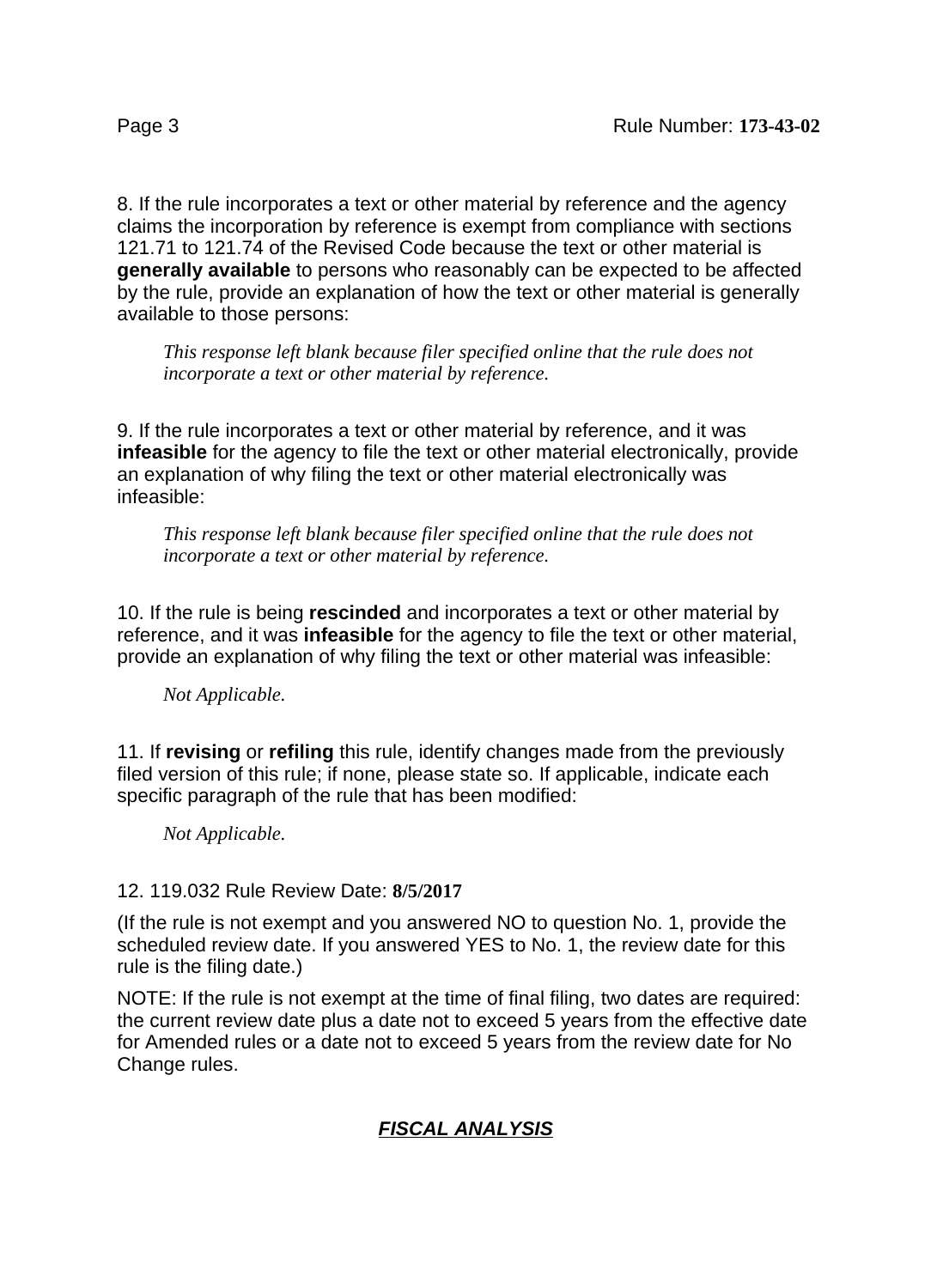13. Estimate the total amount by which this proposed rule would **increase / decrease** either **revenues / expenditures** for the agency during the current biennium (in dollars): Explain the net impact of the proposed changes to the budget of your agency/department.

This will have no impact on revenues or expenditures.

\$0.00

ODA anticipates that the proposed amendments to this rule will have no effect upon the biennial budget that the Ohio General Assembly established for ODA in H.B.59 (130th G.A.)

14. Identify the appropriation (by line item etc.) that authorizes each expenditure necessitated by the proposed rule:

GRF-651-525 Medicaid/Health Care Services.

3C40-656-623 Long-Term Care Program Support-Federal.

15. Provide a summary of the estimated cost of compliance with the rule to all directly affected persons. When appropriate, please include the source for your information/estimated costs, e.g. industry, CFR, internal/agency:

ODA estimates that there is no cost of compliance to any directly-affected persons that would result from the adoption of the proposed amendments to the rule.

16. Does this rule have a fiscal effect on school districts, counties, townships, or municipal corporations? **No**

17. Does this rule deal with environmental protection or contain a component dealing with environmental protection as defined in R. C. 121.39? **No**

### **S.B. 2 (129th General Assembly) Questions**

18. Has this rule been filed with the Common Sense Initiative Office pursuant to R.C. 121.82? **Yes**

19. Specific to this rule, answer the following:

A.) Does this rule require a license, permit, or any other prior authorization to engage in or operate a line of business? **Yes**